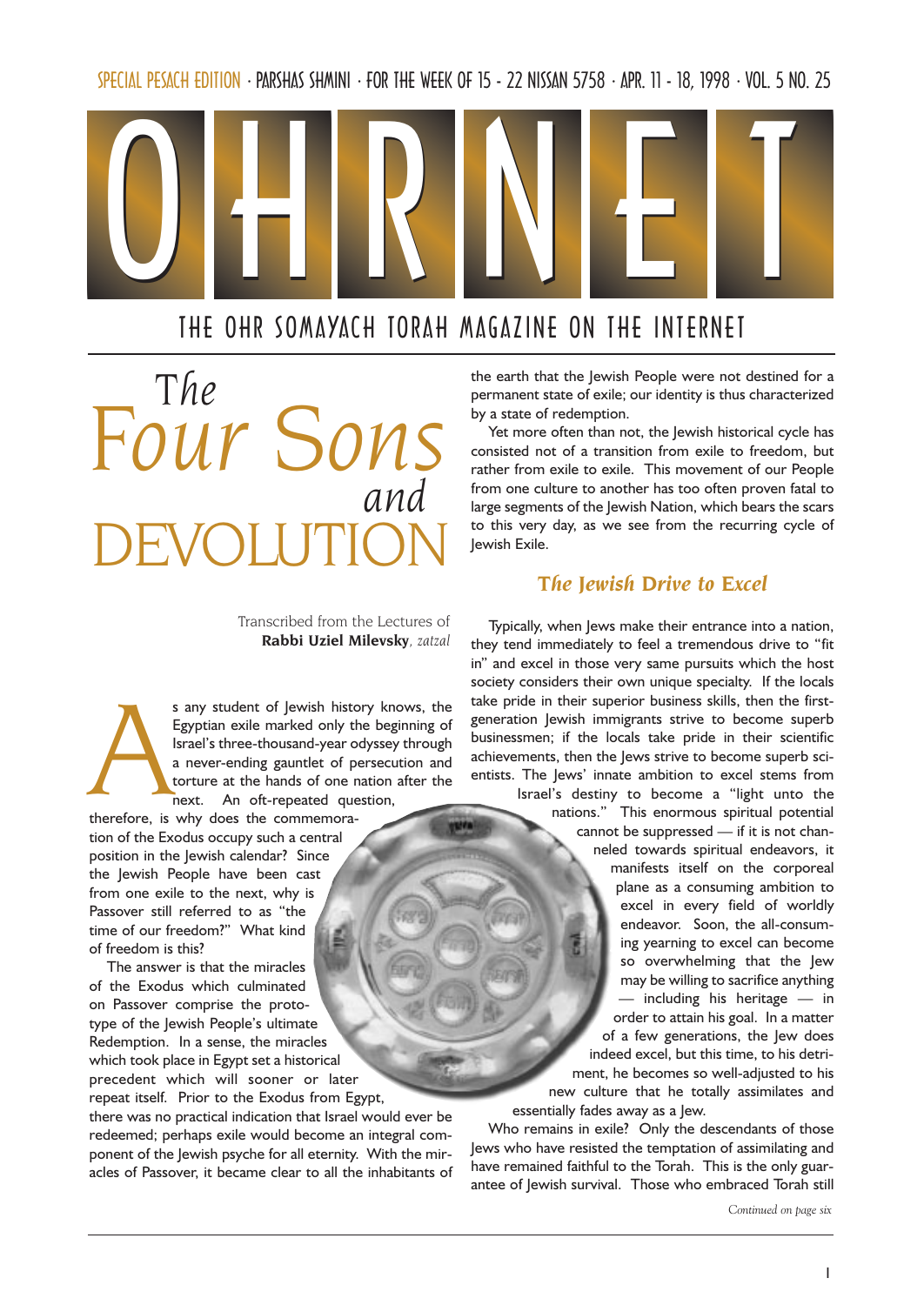# ASK the RABBI

sk the Rabbi receives via e-mail<br>more than one hundred ques-<br>tions daily which pour in from more than one hundred questions daily which pour in from all over the globe.

Ask the Rabbi replies to each and every person who writes in. Most people receive a personal answer to their question within 48 hours. Often, you will be answered the same day!

Besides answering everyone personally, we select a few questions and publish them in our weekly Ask the Rabbi column in Ohrnet magazine.

### Kennth Broodo <broke@gardere.com> sent us the following:

Bernie decides to become an aeronautical engineer. He goes to the best schools, studies hard and finally graduates. Soon he gains a reputation as the finest aeronautical engineer in all the land and starts his own company.

His company is such a hit that the President of the United States calls Bernie into his office. "Bernie," says the president, "we want to commission your company to build an advanced jet fighter for the United States Air Force. Go out and design the best jet fighter ever made.

Bernie is tremendously excited. The entire resources of his company go into



Associate Editors: Rabbi Mordechai Becher , Rabbi Reuven Subar Contributing Writers: Rabbi Mendel Weinbach, Rabbi Yaakov Asher Sinclair Web Production: Lev Seltzer Produced by the Office of Communications Rabbi Eliezer Shapiro, Director

**OHRNET** is available from several sources: E-MAIL VIA INTERNET: Write to info@ohr.org.il for information. WORLD WIDE WEB: Our address is: www.ohr.org.il FAX AND REGULAR MAIL WITHIN ISRAEL: To subscribe, mail or fax a request with your name & fax number to 02-581-2890.

• US-MAIL WITHIN NORTH AMERICA: Call 1-800-431-2272 for subscription information

The Ohr Somayach Web Site is hosted by VIRTUAL JERUSALEM This publication contains words of Torah. Please treat it with due respect.

© 1998 OHR SOMAYACH INSTITUTIONS - ALL RIGHTS RESERVED PRINTED IN ISRAEL AT OLD CITY PRESS 02-651-1529

building the most advanced jet fighter in history. But at the first test flight, disaster strikes:

The wings can't take the strain and they break clean off of the fuselage! Bernie's company redesigns the jet, but again the wings break off. They try a third time, but the same thing happens.

Beside himself with worry, Bernie goes to the synagogue to pray. The rabbi sees Bernie and asks what's the matter. Bernie pours his heart out to the rabbi.

After hearing the problem, the rabbi put his arm on Bernie's shoulder and says, "I can solve your problem. Just drill a row of holes directly above and below where the wing meets the fuselage. If you do this I guarantee the wings won't fall off."

Bernie just smiles and thanks the rabbi for his simple advice. But the more he thinks about it, the more he realizes he has nothing to lose. So, Bernie does exactly as the rabbi said. On the next design of the jet, they drill a row of holes directly above and below where the wings meet the fuselage. And the test flight goes perfectly! The wings don't fall off!

Brimming with joy, Bernie goes to the synagogue to tell the rabbi that his advice worked.

"Naturally," says the rabbi.

But Rabbi, how did you know that drilling the holes would prevent the wings from falling off?"

"Bernie," the rabbi says, "I'm an old man. I've celebrated Passover many, many times. And in all those years, not

 $once - not once!$  has the matzah ever broken along the perforation.

## Fred from Tennessee <Fred4@centuryinter.net> wrote:

Dear Rabbi, What is the Haggadah?

#### Dear Fred,

The Haggadah is a book that Jews read on the first night of Passover. It tells about our slavery in Egypt and the miracles G-d did for us when freeing us. The word haggadah means "telling," which comes from the Biblical command: "And you shall tell your child on that day, saying: G-d did (miracles) for me when I left Egypt so that I would fulfill the Torah's commandment." (Exodus 13:8 and Rashi)

## Joseph Cohen <jbcohen@webtv.net> wrote:

#### Dear Rabbi,

My wife and I are kashering are home for Passover for the first time this year. We are now purchasing Passover dishes, utensils, etc. My question is, when we remove the everyday dishes, where do they go? May we put them in the boxes that held the Passover dishes? Is it better for the Passover dishes to not come in contact with any surface that was touched by everyday dishes? Do we change the plastic containers in our kitchen drawers? Do we cover the inside of the cabinets?

#### Dear Joseph Cohen,

First of all, congratulations on you first "Kosher for Passover" home. Many happy returns.

You can store clean everyday utensils in the Passover containers. After Passover, you can put the Passover dishes back into the same containers. Just be careful not to get them mixed up.

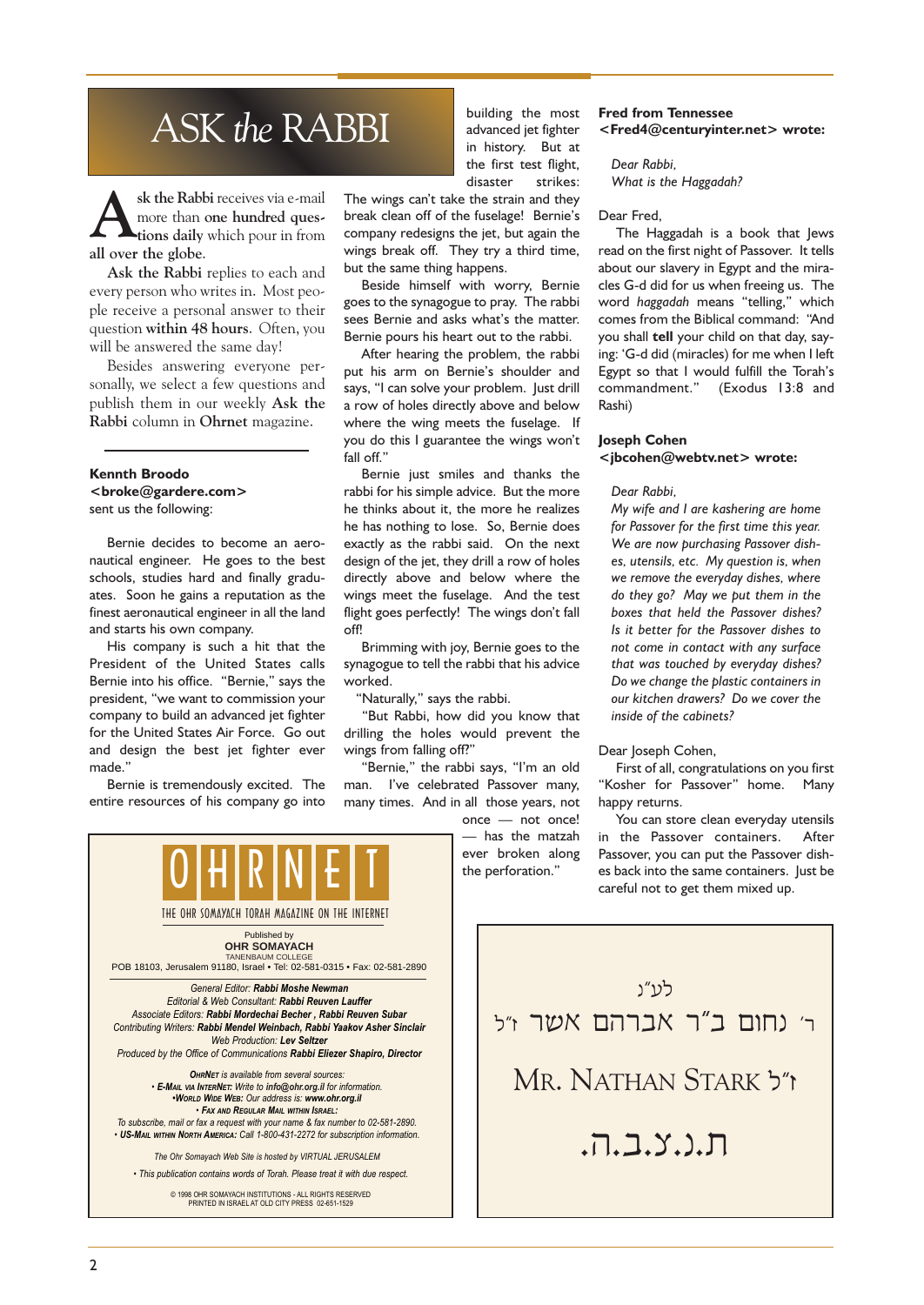# ASK the RABBI

It is customary to cover cupboards and utensil holders that were used during the year and will be used on Passover. If you can't do this or can't obtain new utensil holders, then remove the inserts, clean the drawers completely and put the Passover cutlery directly into the drawer.

And by the way, I must warn you about one of the mysteries of Passover: The Passover utensils come out of a specific amount of storage space, and yet they never seem to all fit back in again! I have never found a rational explanation for this phenomenon!

## Roger Harper from Walsall, United Kingdom <roger.harper@virgin.net> wrote:

Dear Rabbi,

When and why did the tradition begin of reclining at the Passover meal? In the book of Exodus it seems that the people were instructed for all time to eat the Passover meal with sandals on their feet and staffs in hand as if ready to move on. So why do we lean, which seems to indicate a lack of readiness to move on?

## Dear Roger Harper,

Rather than a tradition, reclining while eating the matzah and drinking the four cups of wine is a halacha. Leaning symbolizes freedom and aristocracy. It is first recorded in the Mishnah (c. 200 CE), but it dates back much farther than that.

Only the Jews in Egypt were commanded to eat in a state of readiness to leave; they were indeed getting ready to leave Egypt. But that command was specific for those people and for that year alone.

#### Sources:

Tractate Pesachim 99b, 108a

### Name@Withheld wrote:

Dear Rabbi,

If I marry someone who once ate bread on Pesach, do my children get "karet" (lit. "cut off")?

#### Dear Name@Withheld,

The Torah says that eating bread on Passover is a serious sin and carries the punishment of karet. Your question assumes that this punishment of karet affects a person's children.

Without going into whether this is true or not, it's important to point out that karet only applies to someone who intentionally transgresses with full knowledge that the act is forbidden by the Torah. Furthermore, sincere repentance can atone for such acts.

So, if the person you intend to marry was not fully aware of the sin of eating bread on Passover, or has since repented, you need not worry.

#### Jacob <tailer@dc.net> wrote:

#### Dear Rabbi,

Why do you think a Yizkor (memorial) service is traditionally held to remember our deceased loved ones even on some joyous holidays such as Passover and Sukkot?

#### Dear lacob.

We mention our deceased on the holy days because remembering them and pledging charity on their behalf, particularly on these holy days, helps elevate their souls.

I would like to suggest that remembering the deceased can actually bring a certain sense of joy. We believe that there will be a resurrection of the dead, and we anticipate a time when we will all be celebrating together once again.

## Sharon Kramer Loew <loew@worldnet.att.net> from NY, NY wrote:

## Dear Rabbi,

My brother asks on behalf of his two small sons, age 6 and almost 3, (my darling nephews) is it permissible to begin the Pesach Seder early; that is, before sundown, so that the children will be able to stay up for its entirety?

### Dear Sharon Kramer Loew,

Unfortunately for your darling nephews it is not possible to begin the Seder before nightfall. But have everything ready so you can begin right at nightfall. Don't rush the proceedings, but do move through them efficiently without wasting time. I also suggest you give the children a nap in the afternoon so that they will be fully awake and able to participate!

Source:

Shulchan Aruch Orach Chaim 472

### Naomi Kolberg

## <kolberggroup@pikeonline.net> from Milford, Pennsylvania wrote:

## Dear Rabbi,

Is there such thing as kosher dog food?

### Dear Naomi Kolberg,

Dogs don't need to "keep kosher." However, there are kashrut considerations when feeding your dog.

For example, it's forbidden to own or derive benefit from chametz during Passover. Therefore, if a dog food contains chametz, it's forbidden to own it or give it to your dog during Passover.

Another consideration: It is forbidden to derive benefit from milk and meat that were cooked together. Therefore, if a dog food contains such a mixture, it's forbidden to give it to your dog.

There are brands of dog food certified as Kosher for Passover, not because they are kosher for humans, but because they contain no chametz!

## Saul "The Maven" Caplan from beautiful, politically correct, Safety Harbor, Florida <maven@IntNet.net> wrote:

### Dear Rabbi,

I deliver pizzas 2-3 evenings a week. Do I have to take the entire week of Pesach off?

## Dear Saul "The Maven" Caplan,

On Pesach, it's forbidden to eat, own or derive any benefit from chametz. I asked a renowned halachic authority here in Jerusalem about your case. He said that you are not allowed to deliver pizza during Passover. Since you earn wages by doing so, you are thereby considered to be deriving benefit from the chametz.

By the way: This pizza shop probably puts meat on some of their pizzas. If so, you may have to find another job. You see, milk and meat that is cooked together is similar to chametz in that you are not allowed to derive benefit from it. You should consult with the nearest Orthodox Rabbi about this issue, or get back to us.

Yiddle Riddle & Public Domain continued on page seven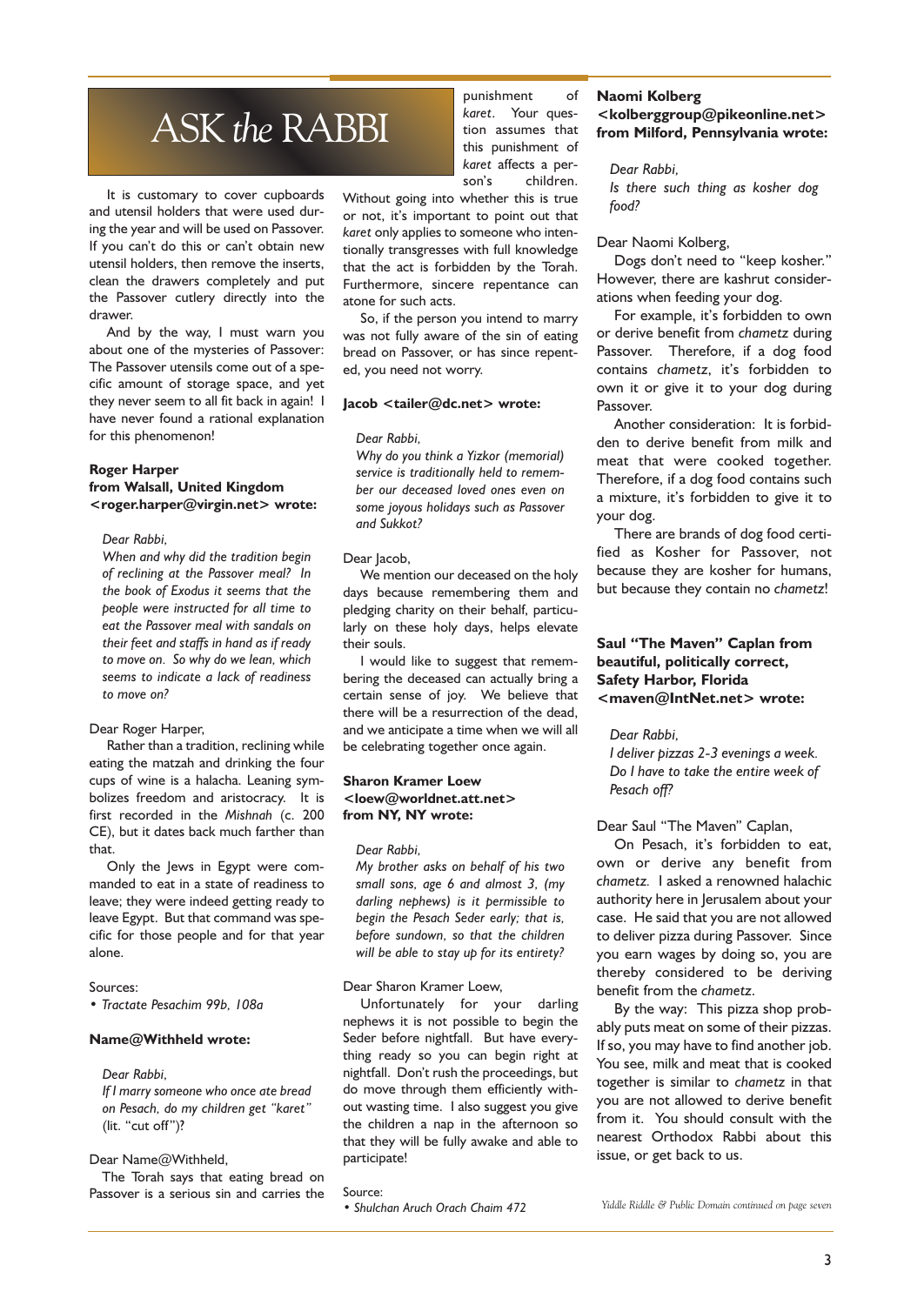

by Rabbi Yaakov Asher Sinclair

If there's a top-ten list for the most abused words<br>in the English language, "freedom" must be up<br>there near the top. To us, freedom means driving<br>a Porsche with the top down along a gently curving<br>coast road on an endless f there's a top-ten list for the most abused words in the English language, "freedom" must be up there near the top. To us, freedom means driving a Porsche with the top down along a gently curving coast road on an endless summer day with no other cars for five miles in either direction. air ticket first class; turning up at the airport and looking at the departure board and thinking where shall I go today, Machu Picchu or Nepal; Easter Island or the Outer Hebrides?

Our definition of freedom has become indivisible from escapism.

The archetype of freedom is the Exodus from Egypt which we commemorate in the festi-

val of Pesach. The name for "Egypt" in Hebrew is "Mitzrayim" which is from the Hebrew word "metzar" meaning "narrow," or "constriction." Egypt was the ultimate place of constriction. No slave had ever escaped from there, let alone an entire nation.

When the Torah talks about freedom it always connects it to a clear idea of the purpose of that freedom. Freedom without a purpose is slavery. When Moshe asks Pharaoh to the let the Jews leave Mitzrayim, he says "Thus says Hashem: Let My people go  $-$  and they will serve Me." The second part of the statement is

the reason for the first. The only reason we were redeemed from Egypt was so that we could serve Hashem.

But why does Hashem need to be served? What does He get out of it? The answer is  $-$  nothing. We can give nothing to Hashem that He doesn't already have, because everything we have is His. However, when we serve Hashem it is we who benefit. When we serve Hashem we establish a relationship with Him. We connect ourselves to the only Reality that there is. True freedom is being yoked to the truth. To the extent that we connect ourselves to Hashem, we are connected to reality. This is the definition of freedom. To the extent that we allow ourselves to be drawn into the myriad of mental arcade games of escapism we disconnect ourselves from the Real World.

Every Pesach we have a golden opportunity  $-$  a launch window  $-$  to connect with this reality, the reality of freedom.

We tend to think of ourselves as being static in time and that time passes around and over us. We talk of someone as "time has passed him by." In reality, we are the time travelers. Time is fixed and we pass through it.

Time has fixed points. Stations, if you like. I remember as a child my father once bought me a train set. It was the most beautiful train set in the world. (I think he spent half the night putting it together in time for my birthday.) It came complete with drivers and guards, and people waiting at stations with suitcases reading little miniature newspapers. But the train always ran in a circle. Over the bridge, through the tunnel, through the first station, across the level crossing with the cattle grid to the second station. Round and round, round and round.

Time is like that toy train. We are passengers on a train which travels in an eternal circle. Every seven days, we go through a station called Shabbos. It's the same station. It's

> the same Shabbos. It's the same temporal landscape as last week; the same Shabbos as the first Shabbos of **Creation**

> Similarly, every spring we revisit the train station called Pesach. It's the same Pesach as last year. It's the same as the first Pesach. Thus it contains all the power of freedom of that first Pesach. Its power is undiluted by the years. Because in reality, the years have not passed by. The same reality that existed then exists now.

> The Exodus from Egypt created a spiritual landscape which is the essence of this time of the year. It's in the air. All we need to do is to

hook into it. We do this by fulfilling the mitzvos of the Seder. These are our tools by which we can hook into the power of freedom which is all around us.

Look outside. The trees are blooming. The call of the dove is heard in our land. We must heed that call. That call of freedom. Each one of us has our own pressures, our own constrictions, our own little "portable Egypt" that we carry around inside ourselves. The message of Pesach is that we can escape from our narrow constriction. We can be free. We can start again. All we need to do is to hear the voice of the dove. To start anew. The word for spring in Hebrew is Aviv. The first two letters of the word Aviv are Aleph and Beis. We can go back to Aleph Beis. We can renew ourselves as before.

As it says in the Haggadah: "Each person is obliged to see himself as if he actually came out of Egypt.

> Sources: • Yesod VeShoresh Ha'emuna, Rabbi Samson Raphael Hirsch, as heard from Rabbi Mordechai Fishberg

The Exodus from Egypt created a spiritual landscape which is the essence of this time of the year. It's in the air. All we need to do is to hook into it."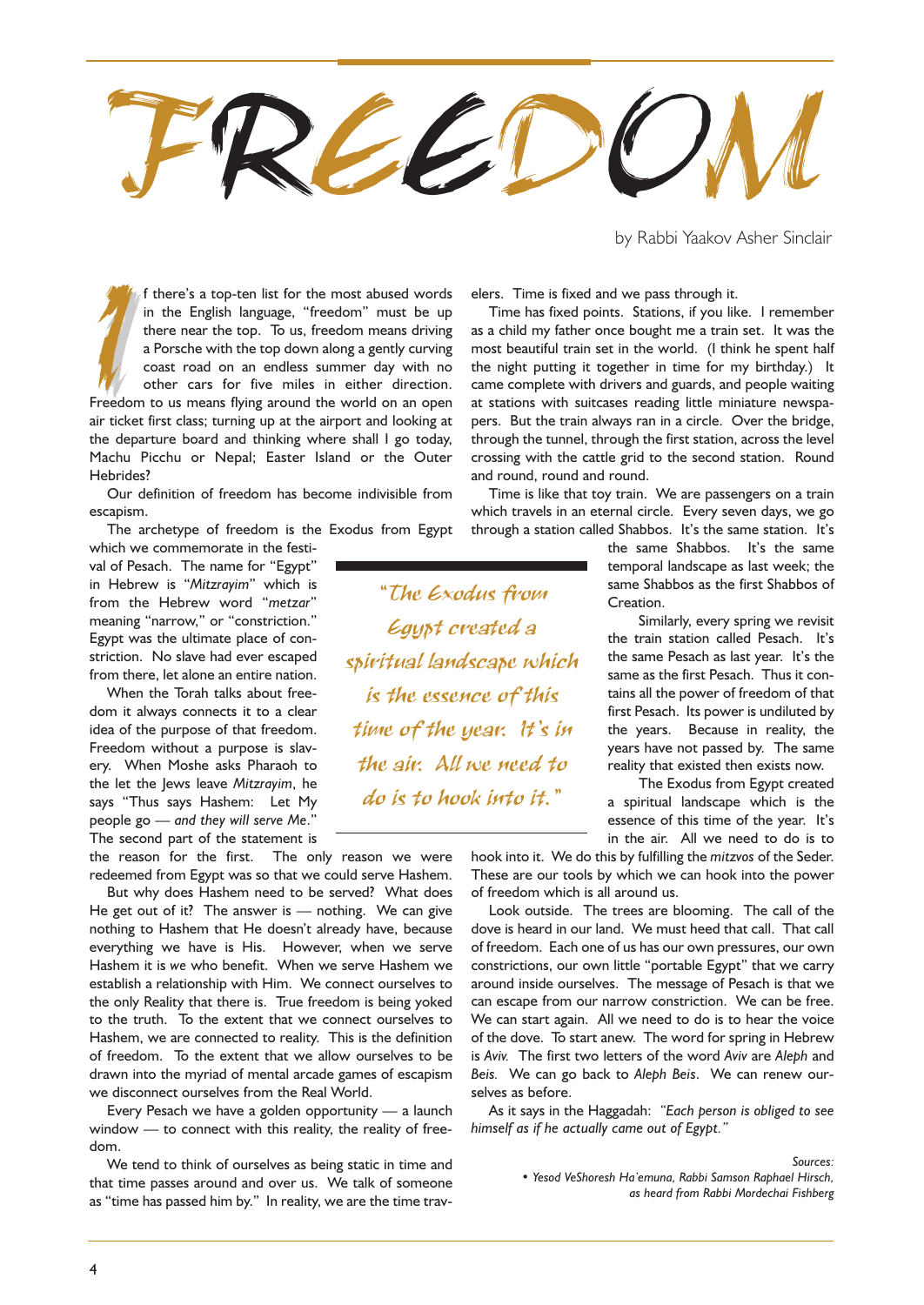by Rabbi Mendel Weinbach

# Shabbos 128-141

WEEKLY Daf

Insights, explanations and comments for the seven pages of Talmud studied in the course of the worldwide Daf Yomi cycle.

# A Psychological Emergency

woman during childbirth is considered as being in a situa-<br>tion where her life is in danger and it is therefore permit-<br>ted to attend to all her needs on Shabbos even if this<br>involves violating the Shabbos. This includes n tion where her life is in danger and it is therefore permitted to attend to all her needs on Shabbos even if this involves violating the Shabbos. This includes not only her obvious medical needs but also her psychological ones as well because they too can have an impact on her survival.

This finds expression in the statement of our gemara that if she is giving birth at night her friend may light a candle for her. This rule, explains the gemara, extends even to a blind woman giving birth. Even though she will not be any more aware of what is happening as a result of this illumination we may light the candle in order to provide her with the reassurance that in case she needs something, her friends will be able to see the need and take care of it.

The light in this case, explain the commentaries, is not necessary for medical purposes, because the midwife can easily make the delivery without the light of the candle. Its purpose is simply to save the woman from the anxiety which can endanger her life. It is for this reason, points out Tosefos, that there is no need for a doctor to rule that she is in need of such reassurance, as is required in deciding whether a sick person must eat on Yom Kippur. The danger to a woman in childbirth from the fear that she is not being properly treated is greater than the possibility of fasting adversely affecting someone ill.

A practical application of this concept of psychological assistance is the rule that a woman giving birth, or any other person in need of emergency medical attention to save his life, may be accompanied in the ambulance taking them to the hospital by a family member or friend who will provide them with the reassurance they require in order to prevent their situation from deteriorating due to panic.

Shabbos 128b

# Near and Far

mitzvah which Jews accepted upon themselves with joy,<br>such as the mitzvah of *milah*, is still celebrated by them<br>with joy (with a festive meal — Rashi). But a mitzvah<br>which they accepted in a spirit of discord such as the such as the mitzvah of milah, is still celebrated by them which they accepted in a spirit of discord, such as the prohibition of marrying close relatives, is still marked by discord, for there is no marriage contract which is free of some bickering.

Why did Jews react with such resentment to the ban on marrying close relatives?

Human logic dictates that two people who come from the same source are more likely to form a harmonious couple and to produce children who do not have the conflicting traits which can result from a blending of genes. The Torah, however, overruled this approach and insisted that marriage take place only between two parties who are not closely related to each other.

Such a union may indeed spark an initial collision between disparate personalities insisting on different things. The marriage contract which is the first meeting of these two different minds may therefore prove to be the "battleground" for their minor skirmish. The Divine wisdom in prescribing such a union is only fully appreciated after the wedding takes place and the seemingly incompatible partners form a solid bond which will not easily be dissolved.

As to an understanding of the Torah ban on relatives, Rambam in his Guide for the Perplexed offers one approach that there was a need to safeguard the respect due to certain relatives, a respect which would be undermined by intimate relations. This approach and another one put forward by Rambam are rejected by Ramban who hints at a mystical basis. He nevertheless offers a logical explanation as well - that a child born of related parents tends to be physically weaker. His comment that this is a well known medical fact is understood to be a reference to the hemophilia prevalent amongst royal inbreeding families.

Shabbos 130a

# A Blessing in Time

The long-awaited moment has come. The mohel has performed the bris milah and both he and the father of the circumcised child have made their blessings. Now it is time for the assembled guests to joyously burst forth with their own blessing for the child's future:

"Just as he entered the bris, so shall he enter into Torah, marriage and good deeds.

This is the text of the blessing as it appears in our gemara editions. It is also the form customarily used in the Ashkenazic community. In the Sephardic community the text, based on the ruling of the Beis Yosef, is directed towards the father: "Just as you brought him into the bris so may you bring him into Torah, marriage and good deeds.

Even though it would seem logical to thus directly bless the father rather than to offer an indirect blessing, the Sifsei Kohen (Yoreh Deah 265:3) provides an explanation for the Ashkenazic custom. Since there are situations in which the father is not alive or not present at the bris, thus rendering it impossible to offer him a direct blessing, it is preferable to have a standard, indirect text of a blessing which suits all occasions.

No matter if it is direct or indirect, the text of this blessing demands analysis in regard to the chronology it maps for the child's future. The common denominator of Torah, marriage and good deeds is that they, like bris milah, are all obligations which the father has in regard to his son (Kiddushin 29a). Torah study, our Sages point out, must precede marriage, and is therefore mentioned first.

But what about the good deeds of mitzvah performance? Isn't the Bar Mitzvah age of thirteen the point where this is achieved by the father and should it therefore not come first? Rabbi David Avudraham reminds us that even though a boy becomes responsible for the fulfillment of mitzvos at the age of thirteen, he is not held accountable for Heavenly judgment until he is twenty. Since the ideal age for marriage is at age eighteen (Avos  $5:21$ ) — before one reaches the age of twenty (Kiddushin  $29b$ ) — we therefore express our wish that the little baby will reach this milestone in his life even before he reaches the age of Heavenly responsibility for good deeds.

Shabbos 137b

Continued on page seven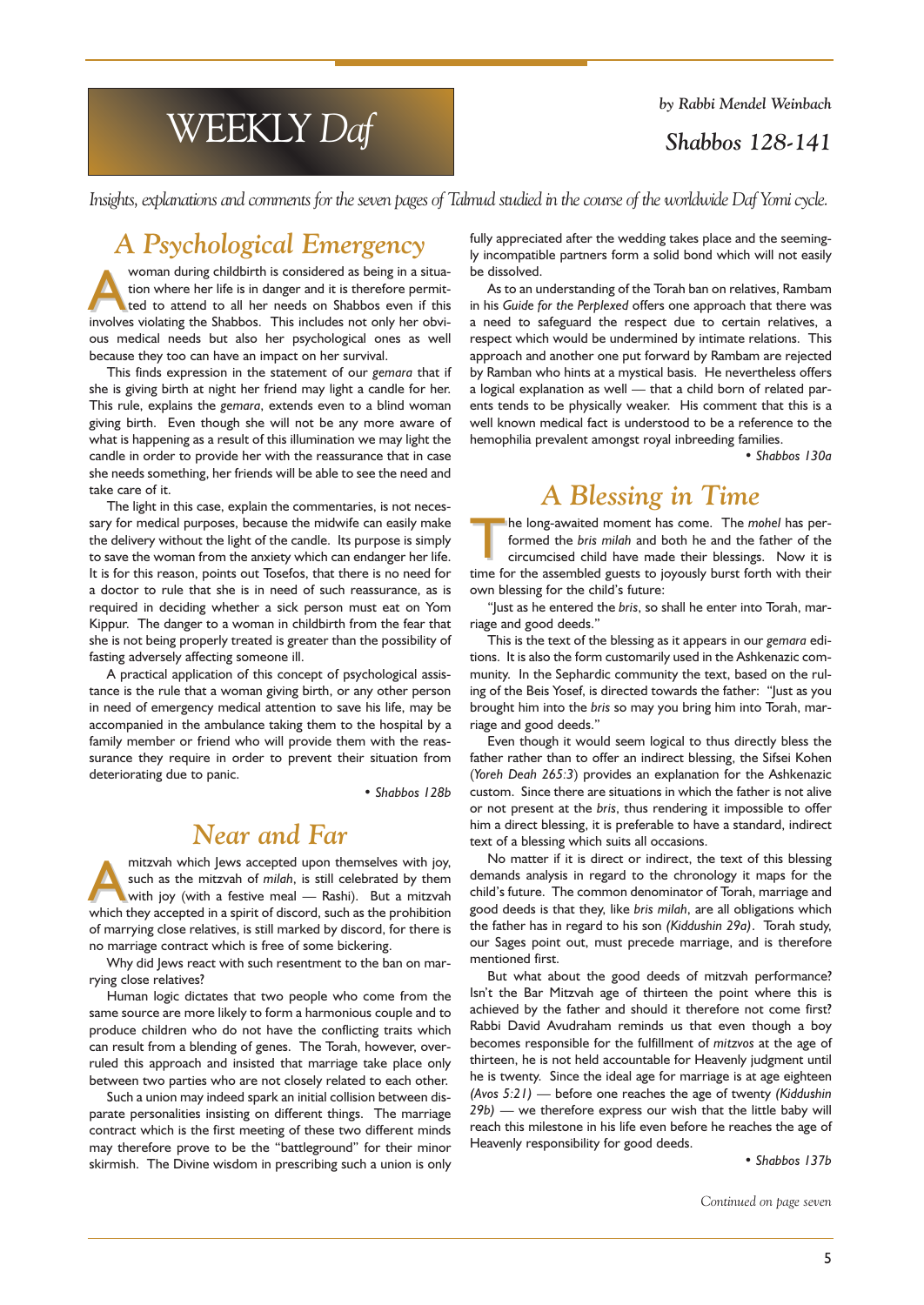have Jewish descendants today; those who shunned it in the past are no longer a part of Israel.

Let us now analyze the inner workings of each cycle of exile. What type of person immigrates to a new country from the previous locale of exile? As has been explained above, it is a person who adhered to his traditions, since it stands to reason that all those who discarded their heritage assimilated completely and disappeared from the Jewish map.

## The Generation of the Chacham

These new immigrants are committed to their heritage. They know what mitzvos are, and how to perform most of them; they can pray in Hebrew, and can study Torah. We could safely refer to this first generation of exiles as the generation of the chacham, the Wise Son. It is for this reason that the author of the Haggadah mentions the Wise Son first  $-$  this "Son" is representative of the first immigrants who enter Israel's latest exile.

# The Generation of the Rasha

What happens to the children of the chacham, the second generation of the new exile? They are in the greatest danger, for they find themselves walking a tightrope between two very different cultures. It is extremely difficult for them to live in both of these worlds at once. They perceive their parents' world as old and primitive in comparison to the fast and exciting world in which they have grown up. They are liable to abandon the old ways of their parents and embrace the trappings of the modern world, thinking, "These ancient laws are not for us! 'What is this service to you?' It means nothing to me!" This is the generation of the rasha, the Wicked Son. For this reason, the author of the Haggadah lists him as the second son he represents the second generation of Jews in exile.

## The Generation of the Simple Son

What becomes of the third generation? The children of the Wicked Son have nothing to rebel against  $-$  their parents have left no stone unturned. For the most part, they simply do what their parents tell them. From a religious perspective, the most one can expect from them is to ask, "What is this?" They may have faint memories of their grandfather opening up a Jewish book once in a while, or performing some other mitzvah. Out of curiosity they will ask, "What is this? What is the Torah all about?" This third generation of immigrants is defined as the Simple Son. It is for this reason that the author of the Haggadah lists him as the third of the four sons.

## The Last Generation

If the Simple Son receives a Torah education, he still has a chance. If he does not, then his children will become the generation of the Son Who Does Not Know to Ask. Indeed, what have they to ask? Their father knows next to nothing, their grandfather is the rebel, and they don't remember their great-grandfather. All they know is that they are Jewish, but they have no inkling of what it means to be a Jew. The Haggadah warns that this fourth generation is the last generation - there is no Fifth Son, for the children of the Son Who Does Not Know to Ask no longer exist from a Jewish perspective. If a Jew knows nothing more than that he is Jewish, his children will not know even that.

Interestingly, people often remark that almost every Jew they know has at least a great-grandfather who was religious. They are correct  $-$  it is rare to find a lew who has been disconnected from his heritage for five generations. This is precisely what the Haggadah teaches.

# The Ohr Somayach Haggadah Published by Targum Press • Distributed by Feldheim Publishers

"You shall tell it to your son" is the Torah's formula for linking one Jewish generation to another.

Haggadah means telling the story of the Exodus from Egyptian bondage which we celebrate on Passover.

The Haggadah is the ultimate curriculum for a crash course in Jewish history. But it takes a master teacher to direct the use of this curriculum.

Rabbi Uziel Milevsky, of blessed memory, was indeed a master teacher of our generation. Whether it was as a Rosh Mesivta in Toronto, Chief Rabbi of Mexico or a lecturer in Ohr

Somayach in Jerusalem and Toronto, Rabbi Milevsky was unparalleled in his ability to relate the Torah he

taught to the lives of his congregants and students.

This Ohr Somayach Haggadah represents the classes on the Haggadah which Rabbi Milevsky gave at Ohr Somayach in Jerusalem during the years he taught here. His insights have influenced a generation of Jews who did not have the opportunity of studying the Haggadah in their youth. We are confident that they will also enrich the understanding of those who return each year to the Seder table hoping to find another dimension of freedom from all the bondages of their existence which they can tell to their children and grandchildren.

The Ohr Somayach Haggadah is available wherever Jewish books are sold.

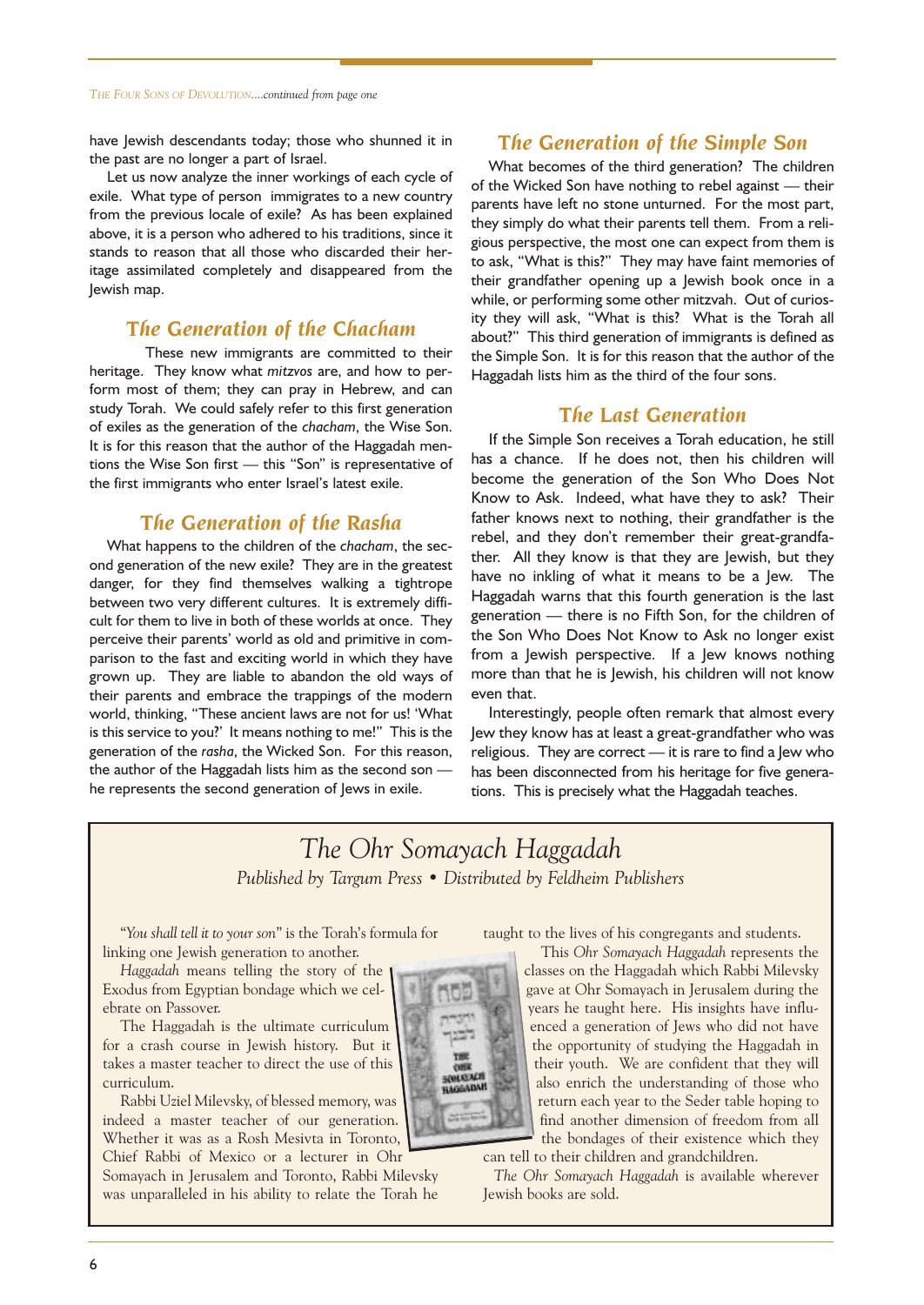# YIDDLE RIDDLE

The Shabbat, Reuven invites Shimon's family for dinner.<br>
After the meal, Reuven and Shimon say birkat hamazon<br>
(the blessings after the meal) but they do not say exact-<br>
the second particular of the next Shabbat, Shimon After the meal, Reuven and Shimon say birkat hamazon ly the same words when doing so. The next Shabbat, Shimon invites Reuven's family for dinner. When they say birkat hamazon, this time Reuven says exactly the same words that Shimon said last week and Shimon says exactly what Reuven said last week.

A few days later, Reuven invites Shimon's family over for another meal. This time, birkat hamazon is even more dissimilar between the two of them. The next day Shimon invites Reuven's family for a meal, and once again, Shimon says the exact words that Reuven said the previous day, and Reuven says the exact words that Shimon said.

Levi thinks that this is due to increasing tensions between the families, so he gets his wife to invite the two families over for meals the next month. During the first dinner, Reuven and Shimon say birkat hamazon the same way. "Shalom al Yisrael peace upon Israel," Levi thinks. But the following dinner, they again say birkat hamazon differently!

What is going on here?

## ANSWER:

The first Shabbat, the differences between Reuven and<br>Shimon are as follows: Shimon, the guest, adds the bless-<br>ing for the host into his birkat hamazon, but the host does Shimon are as follows: Shimon, the guest, adds the blessing for the host into his birkat hamazon, but the host does not. This procedure is reversed the next Shabbat.

A few days later it is the 14th of Adar, which is Purim for everyone except those who reside in an ancient walled city like Jerusalem. Reuven, who resides outside Jerusalem, invites Shimon, who resides in Jerusalem, to his home for a meal. Since it is Purim for Reuven but not for Shimon, Reuven adds the Purim addition of al hanisim to his birkat hamazon while Shimon does not. The next day, the 15th of Adar, Shimon reciprocates. The 15th of Adar is Purim for those in Jerusalem, but not for those outside. This time, Shimon says al hanisim while Reuven does not.

The next month is Pesach. They are invited to Levi's house on the 7th day of Pesach, and they say the normal birkat hamazon, including the holiday addition of ya'ale v'yavo. The next day, however, is the 8th day of Pesach for Reuven, who is still a  $chutznik$   $\longrightarrow$  a person visiting the Land of Israel. Therefore, he says ya'ale v'yavo. Shimon, who resides permanently in the Land of Israel, celebrates only 7 days of Pesach, and does not say ya'ale v'vavo.

Submitted by Lev Seltzer, Jerusalem, Israel

# PUBLIC DOMAIN

Re: Yiddle Riddle: In what situation could two people in the same place be obligated to say kiddush on

different nights? That is, the night the first one is obligated, the second one is not, and the night the second one is obligated, the first one is not? (Ohrnet Tetzaveh):

My 10 year old son, David Rosen, had a different possible answer. Could it not occur in Israel where there is a visiting non-Israeli 12-year old who is required to keep two days of Yom Tov? He actually turns bar mitzvah on the second day and thus is then obligated for kiddush, whereas he wasn't obligated on the first day (when a resident would have been).

• Martin Rosen, Thornhill, Canada <mrosen@passport.ca>

I once heard a ruling that if one crosses the international time line, he continues to count sefirat ha-omer as before and does not go with where he is now. He also will celebrate Shavuos according to his count which will be a day off of everyone else there. Hence, he would be obligated to make kiddush on "his" Shavuos while everyone else would be exempt, while the next/previous night the reverse would be the case. (PS I believe most poskim don't rule this way.)

• Micha Kushner <micha.kushner@telrad.co.il>



Continued from page five

# The Happy Heart

Your brother Aharon, the levite, is going forth to meet<br>
you," said Hashem to Moshe when he ordered him<br>
to return to Egypt as the prophet who would initiate<br>
the prophet who would initiate you," said Hashem to Moshe when he ordered him the process of the Exodus, "and he shall see you and rejoice in his heart." (Shmos  $4:14$ )

As a reward for this nobility of heart, declares Rabbi Malai, Aharon merited to wear the choshen mishpat (breastplate of justice) upon his heart.

A bit of historical background will help us better understand the connection between Aharon's joy and his reward.

Aharon was a prophet long before his younger brother Moshe. This is indicated in the statement of Hashem's messenger to Aharon's descendant, the Kohen Gadol Eli, in which he reminds him that Hashem appeared to his ancestor Aharon back in Egypt (Shmuel  $1$  2:77). (Aharon's prophecy is contained in Yechezkel 20:7-12). Moshe was hesitant to assume the role of prophet in place of his older brother less he hurt his feelings, and therefore suggested that Hashem "send the one who had hitherto been sent" (Shmos  $4:13$ ). Hashem was angered by this hesitation and assured Moshe that Aharon would not bear the slightest grudge and would even rejoice in his younger brother's elevation.

This Divine anger found expression, says Rabbi Yossi, in Moshe losing the privilege of being a kohen. His brother Aharon, who is identified in the opening passage as a levite because of the status initially assigned to him, was now destined to be the kohen while Moshe would only be a levite. The choshen mishpat which is worn by the Kohen Gadol was the symbol of this elevated status

Now the pieces come together. Aharon was so noble in spirit that he was capable of overcoming the natural temptation to envy a younger brother's superiority and could even wholeheartedly rejoice in seeing the prophetic role taken from him and given to Moshe. As a reward he was given the opportunity to rejoice when the exalted status of kohen was taken from Moshe and given to him.

This is what is meant by our Sages in the Midrash (Shmos Rabbah 3:17) when they state:

The heart which rejoiced in the greatness of his brother shall wear the urim vetumim (the choshen mishpat's supernatural adornments).

Shabbos 139a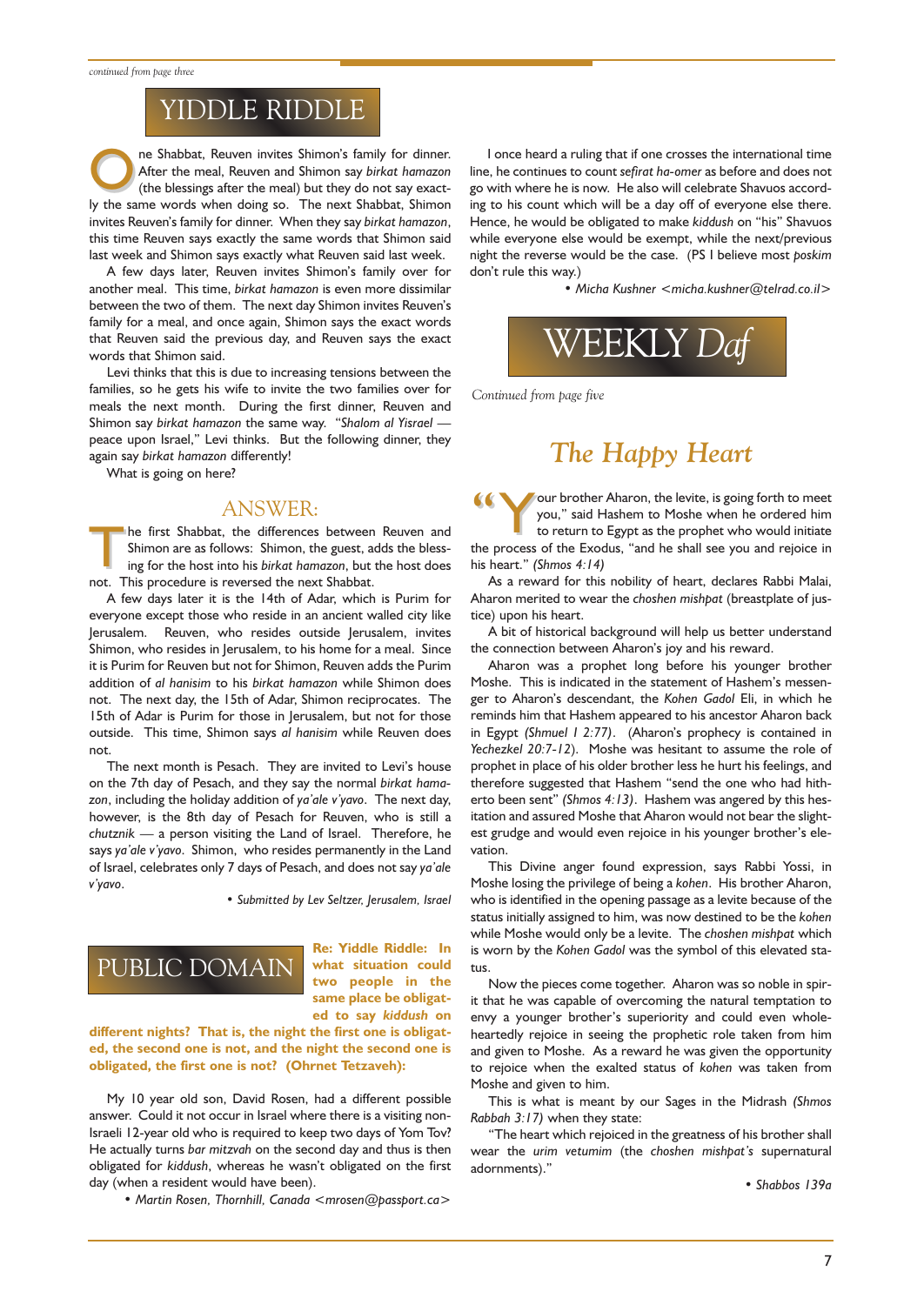# by Rabbi Yaakov Asher Sinclair<br>Bhabbos Parshas Shmini • Isru Chag<br>For the week ending 22 Nissan 5758 • April 18, 1998

# Is A Spade Still A Spade?

## But this is what you shall not eat ... it is unclean to you."  $(11:4)$

confess. I have something to be very proud of. I'm fol-<br>lically challenged. I used to be just plain old bald, but<br>overnight my life has changed. Now I'm a part of a<br>sensitive minority whose feelings demand to be taken confess. I have something to be very proud of. I'm follically challenged. I used to be just plain old bald, but overnight my life has changed. Now I'm a part of a into account. Follically challenged of the world unite! You have nothing to lose but your wigs!

It's ironic that as society becomes more and more insensitive to mindless physical violence (be it on the silver screen or the less-than-silver screen of life) that there is a concomitant new sensitivity to the "violence of language.

Even the religious world is not exempt from this phenomenon.

In the new Oxford University Press publication "The New Testament and Psalms - An Inclusive Version," G-d loses gender to become "Our Father-Mother in Heaven." (We don't have this problem in Hebrew because Hashem is referred to by nouns of both genders: e.g., Shechina the Divine Presence  $-$  is a feminine noun.)

The publishers say the translation is designed to "respond to the new climate of language."

It deletes references to "the right hand of G-d" to avoid stigmatizing the left-handed, and avoids equating "darkness" with evil out of racial sensitivity.

The 23rd Psalm no longer begins "The Lord is my shepherd," because the word "lord" implies "old-fashioned and inappropriate social status." Instead, the line has been changed to "G-d is my shepherd." Children should now "heed" their parents rather than "obey" them.

The team of authors stopped short of using the term "differently-abled," in favor of referring to "the person who has leprosy.

Actually, the idea of Political Correctness (PC) goes back more than 4,000 years. When Noach brought the animals into the ark the Torah describes an animal which is tameh (spiritually polluted and not kosher) as "lo tahor"

For the week ending 22 Nissan 5758 April 18, 1998 Outside of Israel For the week ending 29 Nissan 5758 April 25, 1998

(not pure). The Torah never writes two words where one will do. The lesson of the Torah writing the longer phrase "lo tahor" is to teach us to be sensitive to the feelings of others: If the Torah goes out of its way to call an animal, who presumably isn't too concerned with the niceties of language, "not pure" rather than calling it "polluted," how much more should we be careful not to hurt the feelings of our fellow humans.

But there is a big difference between this and PC.

It's true that the Torah never stints to avoid upsetting feelings, provided that the meaning and clarity of the law will suffer in no way. If there is the slightest doubt that a "nicer" word will not convey the same power in communicating the Law, then there is no place for euphemism. A spade has to be called a spade. In the Torah there is a place for the most explicit terminology in the appropriate context.

This is more than just concern for the accurate transmission of the Law. It implies that language has an absolute value.

PC is a distortion of language because it is "political." It subtly invokes its own value judgments which are as least as biased as those it seeks to replace. More insidious than this, though, it destroys the integrity of the connection between the thing and the word; between the world of ideas and the world of concrete reality.

This connection is fundamental and vital: Hashem created existence with words. "And G-d said 'Let there be light."" Words are the bridge between the metaphysical and the physical. In Hebrew, davar means both "word" and "thing."

In George Orwell's book 1984, Winston Smith worked in the Ministry of Truth, editing history to suit the current political complexion of the government. His job was to defraud history. Every book, every newspaper archive had to be constantly rewritten so that it expressed the dogma that there had never been any other political policy except the current policy that all alliances were as they had always been; today's friends had always been friends, and last week's enemies were just as loathsome today.

# Parsha Overview

n the eighth day of the dedication of the Mishkan, Aharon, his sons, and the entire nation bring various korbanos (sacrifices) as commanded by Moshe. Aharon and Moshe bless the nation. Hashem allows the Jewish People to se as commanded by Moshe. Aharon and Moshe bless the nation. Hashem allows the Jewish People to sense His Presence vate an original offering that was not commanded by Hashem. A fire comes from before Hashem and consumes them, stressing the need to perform the commandments only as Moshe directs. Moshe consoles Aharon, who grieves in silence. Moshe directs the kohanim as to their behavior during the mourning period, and warns them that they must not drink intoxicating beverages before serving in the Mishkan. The Torah lists the two characteristics of a kosher animal: It has split hooves, and it chews, regurgitates, and re-chews its food. The Torah specifies by name those non-kosher animals which have only one of these two signs. A kosher fish has fins and easily removable scales. All birds not included in the list of forbidden families are permitted. The Torah forbids all types of insects except for four species of locusts. Details are given of the purification process after coming in contact with ritually-impure species. The Jewish People are commanded to be separate and holy - like Hashem.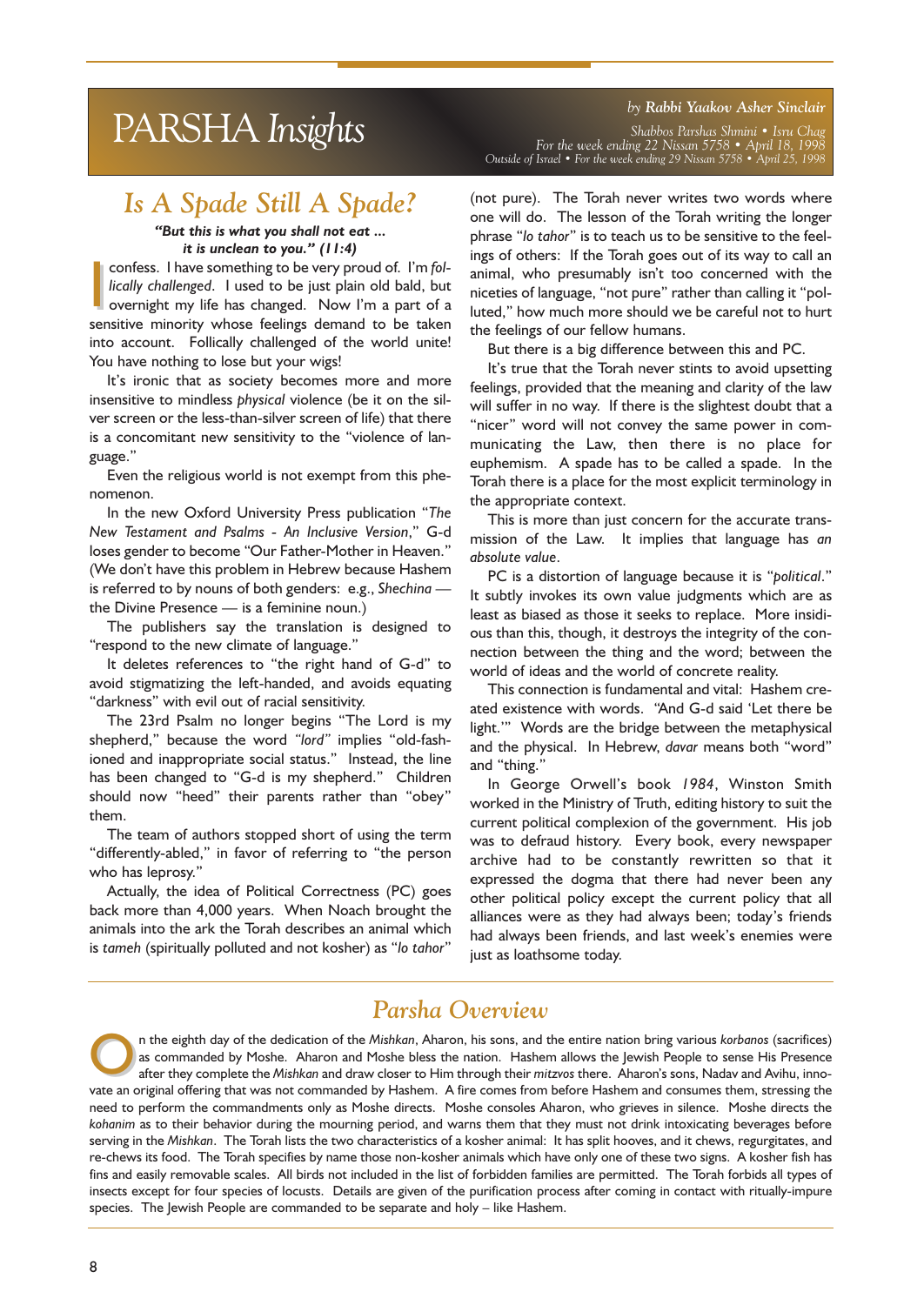# PARSHA Insights

Smith was changing reality.

When we politicize the words that describe the world, we limit the palette of our perception. We limit the colors of our sensitivity. We interpose a gray mask of euphemism. In the end we change reality and we find ourselves inhabiting a self-made world of politically correct illusion.

If we change words, the building blocks of thought and cognition, let us not be surprised if our mental landscape begins to reflect a terminal blandness and lack of color.

You know, I always kind of liked being bald.

# DOCTOR LIVINGSTONE, I PRESUME.

"And the swine ... it is impure for you."  $(11:7)$ 

She may have been the greatest teacher in the<br>world, but he was no global explorer. His entire<br>experience as a naturalist must have been quite<br>limited. He never ventured out of a rather small part of world, but he was no global explorer. His entire experience as a naturalist must have been quite limited. He never ventured out of a rather small part of the Middle East. Which makes it all the more strange then that the Torah makes predictions about animal life which it would have been impossible for Moshe to know about.

The Torah defines a kosher animal as having split hooves and chewing the cud. However it singles out the pig as the only animal that that has a true split hoof and yet does not chew its cud.

No person living in such a small part of this vast world could have known such a fact. More so, no prudent individual would have stated so definitively that there are absolutely no creatures alive that break this classification.

The Torah tells us that any fish that has fins and scales is kosher. If Moshe was no globetrotter, he was even less a deep-sea diver. Yet the Oral Law states that any fish that has scales will always have fins. How could such a fact be known to someone who lived some 3,300 years ago and was more familiar with splitting the sea than diving into it?

The Talmud teaches that Hashem inserted subtle reminders of His authorship in the Torah. Only the Creator of the universe could have, and would have, stated so dramatically and so accurately such definitive rules of the natural world.

# PUTTING A TIGER IN THE TANK

Neither shall you defile yourselves with any swarming thing that moves on the earth, because I am the Lord that brought you up from the land of Egypt." (11:44-5)

ou pull into the gas station in your Ferrari Berlinetta, the fenders barely clearing the tarmac by two inches. You bring it to a halt and get out. There it sits, purring, a large expensive beast waiting to be fed. You say to the attendant "Fill it up with Cheapo gasoline." The attendant does a double take. He looks at you as if you were a serial murderer. And he's right.

An advanced machine requires highly refined fuel. A simpler machine can get by on something much more basic.

The Jewish People received the laws of kashrus only after they had been raised from the pits of slavery to the status of a kingdom of priests and a holy nation.

The Torah normally refers to the Exodus with the expression "to take out of Egypt." Here, however, the expression is "to bring up."

Only after the Jewish People have been brought up, only after they have been elevated to their new status, do they become sensitive to the spiritual damage which nonkosher food causes.

From now on, non-kosher food for a Jew becomes worse than Cheapo gasoline in the tank of a Ferrari.

Sources:

• "Doctor Livingstone, I Presume." - Tractate Chullin • Putting A Tiger In The Tank - Rabbi Simcha Zissel from Kelm

# Haftorah

## Shmuel II 6-7:17

Inis week's Parsha describes the dedication ceremony of the Mishkan. The Haftorah continues this theme by describing the arrival of the Ark in Jerusalem. In the Parsha, two of Aharon's sons die on the first day of the Mishkan's inauguration. This will be a permanent warning that good intentions can never replace strict obedience in our service of Hashem.

Similarly, in the Haftorah, Uzah died by Hashem's hand when he tried to protect the Ark from falling. In a moment of thoughtlessness he forgot that Hashem Himself transports the Ark, and He would never let it fall.

Although Uzah's intentions were good, he forgot the awe which is due to the One whose word lay in the Ark.

When King David finally brought the Ark to Jerusalem, he danced in front of it with all his might. From this we see that he was a true servant of the Torah. King David saw kingship as a responsibility rather than a privilege. This is exactly what displeased his wife, Michal. She thought David had debased himself by dancing like a commoner before the Ark.

However, David's dancing was the stamp of a true Jewish King. Because of his loyalty, David was rewarded that the Temple to be built by his son would carry his name.

• Rabbi S.R. Hirsch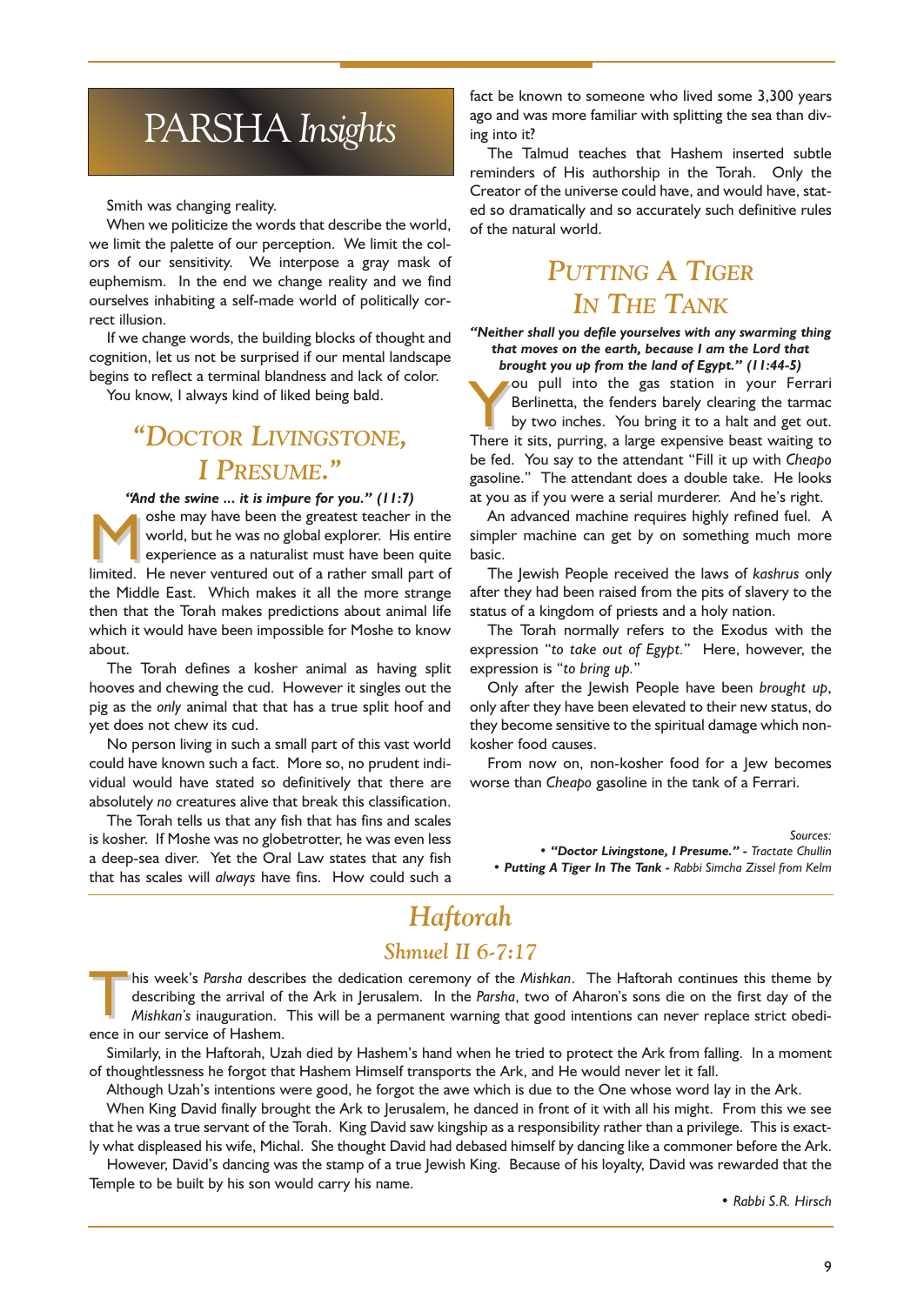# PARSHA Q&A

- 1. What date was "Yom Hashemini"?
- 2. Which of Aharon's korbanos atoned for the golden calf?
- 3. What korbanos did Aharon offer for the Jewish People?
- 4. What was unique about the chatas offered during the induction of the Mishkan?
- 5. When did Aharon bless the people with the Birkas Kohanim?
- 6. Why did Moshe go into the Ohel Mo'ed with Aharon?
- 7. Why did Nadav and Avihu die?
- 8. Aharon quietly accepted his sons' death. What reward did he receive for this?
- 9. What specific prohibitions apply to a person who is intoxicated?
- 10. Name the three chatas goat offerings that were sacrificed on the day of the inauguration of the Mishkan.
- 11. Which he-goat chatas did Aharon burn completely and why?
- 12. Why did Moshe direct his harsh words at Aharon's sons?
- 13. Moshe was upset that Aharon and his sons did not eat the Chatas. Why?
- 14. Why did Hashem choose Moshe, Aharon, Elazar, and Isamar as His messengers to tell the Jewish People the laws of kashrus?
- 15. What are the signs of a kosher land animal?
- 16. How many non-kosher animals display only one sign of kashrus? What are they?
- 17. If a fish sheds its fins and scales when out of the water is it kosher?
- 18. Why is a stork called chasida in Hebrew?
- 19. The chagav is a kosher insect. Why don't we eat it?
- 20. What requirements must be met in order for water to maintain its status of purity?

# I Did Not Know That!

"But this is what you shall not eat from...."  $(11:4-6)$ 

The phrase for "dividing the hoof" is stated in three different forms in the above verses. They are: "mafris," "yafris" and "hifrisah" which are, respectively, the present, future and past tenses. This is to teach us that if we wish to determine whether a person is tamei (i.e., unworthy), one cannot base the decision only on the present, but must consider the past and future as well. Sometimes, the past may help prevent us from deciding that a person is unworthy; and even if the past and the present show the person to be unworthy, one must still consider the future before determining one's verdict about another person. The Torah is showing us how careful one must be before passing judgment on others.

Mayanah Shel Torah

## Answers to this Week's Questions

All references are to the verses and Rashi's commentary, unless otherwise stated

- 1. 9:1 First of Nissan.
- 2. 9:2 The calf offered as a korban chatas.
- 3. 9:3,4 A he-goat as a chatas, a calf and a lamb for an olah, an ox and a ram for shlamim, and a minchah.
- 4.  $9:11$  It's the only example of a chatas offered on the courtyard mizbe'ach that was burned.
- 5. 9:22 When he finished offering the korbanos, before descending from the mizbe'ach.
- 6. 9:23 For one of two reasons: Either to teach Aharon about the service of the incense, or to pray for the Shechina to dwell with Israel.
- 7. 10:2 Rashi offers two reasons: Either because they gave a halachic ruling in Moshe's presence, or because they entered the Mishkan after drinking intoxicating wine.
- 8. 10:3 A portion of the Torah was given solely through Aharon.
- 9. 10:9-11 He may not give a halachic ruling. Also, a kohen is forbidden to enter the Ohel Mo'ed, approach the mizbe'ach, or perform the avoda service.
- 10. 10:16 The goat offerings of the inauguration cere-

mony, of Rosh Chodesh, and of Nachshon ben Aminadav.

- 11. 10:16 The Rosh Chodesh chatas: Either because it became tamei, or because the kohanim were forbidden to eat from it while in the state of aninus (mourning).
- 12. 10:16 Out of respect for Aharon, Moshe directed his anger at his sons and not directly at Aharon.
- 13. 10:17 Because only when the kohanim eat the chatas are the sins of the owners atoned for.
- 14. 11:2 Because they accepted the deaths of Nadav and Avihu in silence.
- 15. 11:3 An animal whose hooves are completely split and who chews its cud.
- 16. 11:4,5,6,7 Four: Camel, shafan, hare, and pig.
- 17. 11:12 Yes.
- 18. 11:19 Because it acts with chesed (kindness) toward other storks regarding food.
- 19. 11:21 We have lost the tradition and are not able to identify the kosher chagav.
- 20. 11:36 It must be connected to the ground (e.g., a spring or a cistern).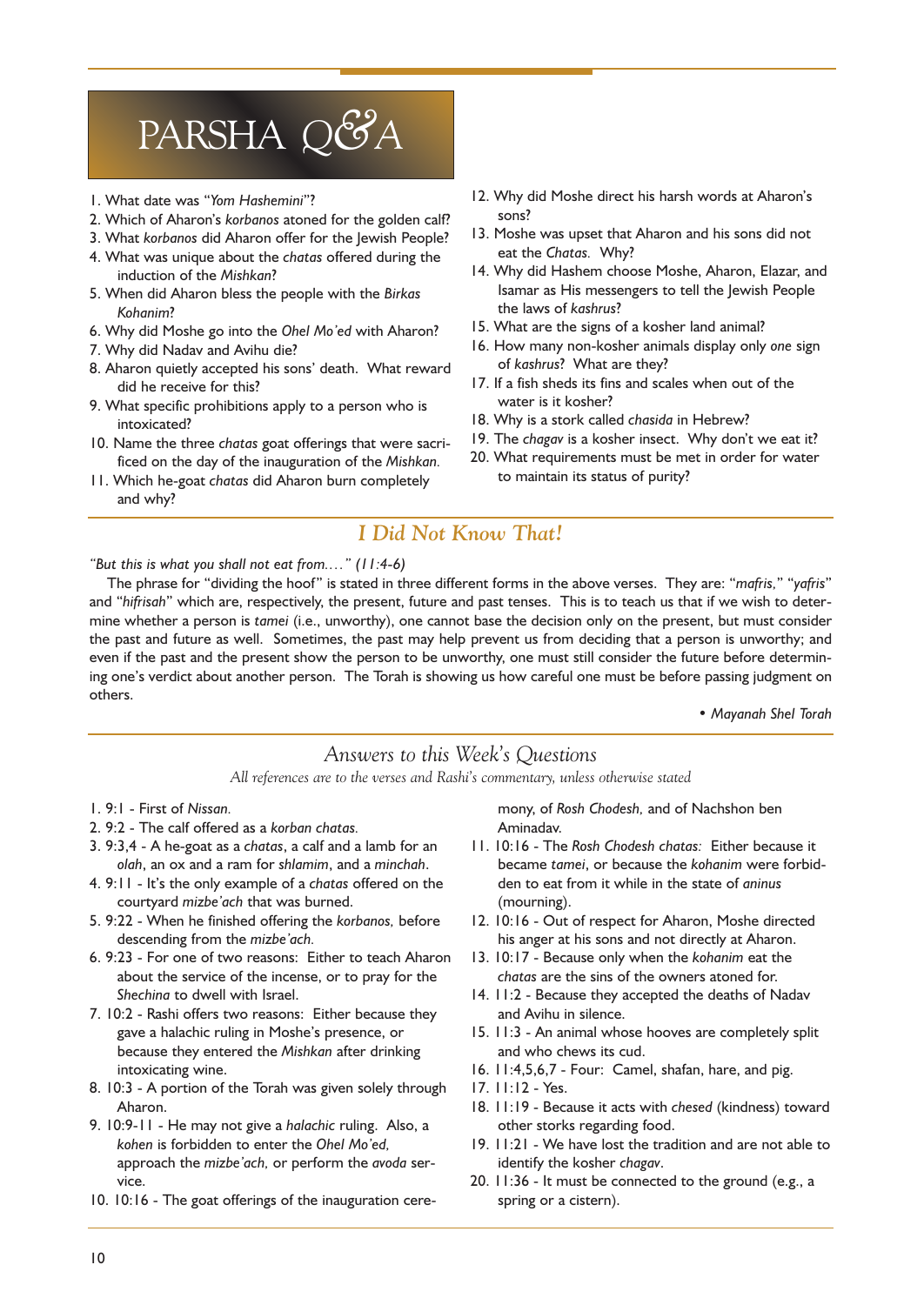# BONUS Question

Rashi never "just" comments; something in the text always impels him to do so. Rashi answers unspoken questions arising from a thoughtful reading of the Torah text. Anyone who wants a true understanding of Rashi's classic Torah commentary must always ask: "What's Bothering Rashi?"

"Moshe said to Aharon: Draw close to the altar and offer your chatas offering and your olah offering .... (Vayikra 9:7) Rashi: Because Aharon was ashamed to approach (the altar), Moshe said to him: "Why are you ashamed? This is why you were chosen.

Why isn't Rashi satisfied with the seemingly simple meaning of the verse, that Moshe simply told Aharon to approach the altar and perform the service? What's bothering Rashi?

# Bonus Answer

If Moshe were merely telling Aharon to perform the service, there would be no need for him to say "Approach the altar." The Torah has already specified the procedure for offering a chatas and an olah, so Moshe could merely have said "Offer your chatas offering and your olah offering." Therefore, the directive for Aharon to approach the altar seems superfluous and needs Rashi's explanation.

• Concept based on Dr. Avigdor Bonchek's new book "What's Bothering Rashi?" Feldheim Publishers

# THE OTHER OF THE STORY

Pesach comes from the word "to skip" or "jump." G-d "skipped" over our houses in Egypt when smiting the first-born. But the Pesach season does not give us the right to "jump" to conclusions when judging others. Take the case of ...

# The Crummy Guests

The countdown was on. One more week until<br>the Seder. Our cleaning and searching for<br>chametz was right on schedule. We had been<br>working hard for two weeks — cleaning clos-<br>ets. pockets of clothes etc. We were going to my in the Seder. Our cleaning and searching for chametz was right on schedule. We had been working hard for two weeks - cleaning closets, pockets of clothes etc. We were going to my inlaws' for Shabbos Hagadol to avoid the danger of spreading challah all over the house. My in-laws would be spending Yom Tov with us and wouldn't need to do as thorough a cleaning.

As I was contemplating how everything was running so smoothly, the phone rang. It was a close friend from out of town. "We've been invited to your area for all the Shabbos meals, but we need a place to sleep." This

**SIDE GIVE Giving People the Benefit of the Doubt** 

was a big test for me. Everything was going so smoothly! Why take a chance on someone bringing chametz into my home? Then I remembered a lecture I heard about Pesach, that one of the reasons that the Jewish People went out of Egypt was because they made a covenant to perform chessed (kindness) to others. I said yes, but on condition that they not bring in any chametz. Before Shabbos I reminded them again: "No chametz!

We left Friday and returned Sunday night. Entering the house, we noticed crumbs on the floor. It wasn't coconut macaroons. It was bread crumbs. How could they do such a thing!

Suddenly I remembered! Our next door neighbors left the country that day, and I had told them that if they had any food left, they could leave it in a certain closet in our house. I told them to please be careful to put it in a bag. I went straight to that closet and sure enough, there was a bag of chametz. I noticed a little hole in the bag.

When we judge favorably, we protect the innocent.

• Concept based on "The Other Side of the Story" by Yehudis Samet, ArtScroll Series